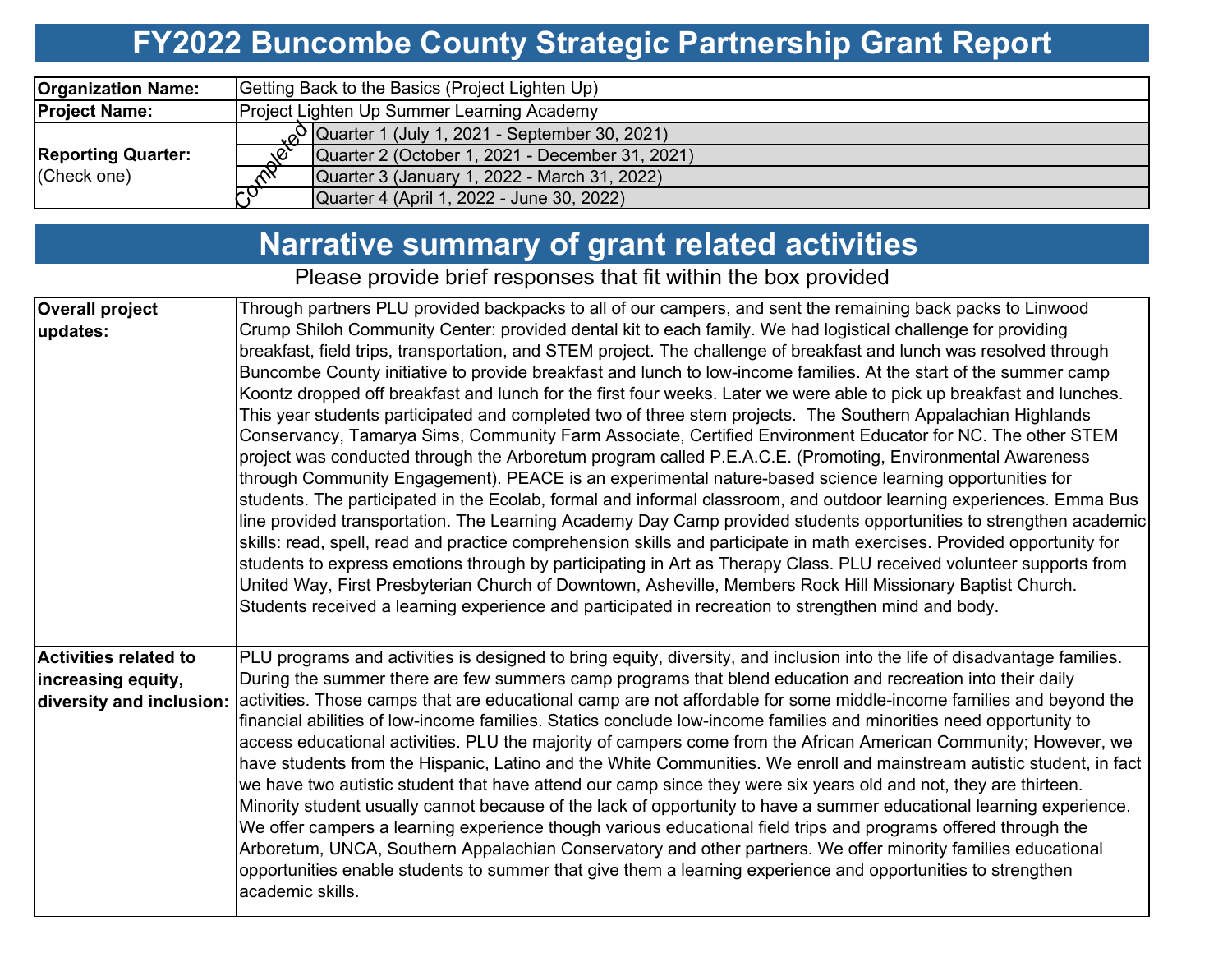| <b>Activities related to</b> | We have built relationship and partnership with Churches, Organizations, Businesses, and Agencies. We continue our              |
|------------------------------|---------------------------------------------------------------------------------------------------------------------------------|
|                              |                                                                                                                                 |
| increasing operational       | partnerships with the Arboretum, UNCA, AB Tech. Recently added new partners joined PLU, First Presbyterian Church               |
| excellence:                  | Downtown Asheville, the United Way of Asheville, a Men's groups called Mankind, Western Carolina University. We                 |
|                              | have stronger partnership with Buncombe County and Asheville City Schools. The increase services we provided                    |
|                              | increased and strengthen our ongoing relationship with Mars Hill University. We have students from various academic             |
|                              | fields of study, social work majors, education majors, and students enrolled in The Bonner Scholar Program. We now              |
|                              | have a source to recruit volunteers through the United Way assistance we established on the City of Asheville page a            |
|                              | site called Hands on Asheville. This site allows interested persons to complete our application form and courtesy of the        |
|                              | United Way they conduct background checks for any volunteers added to our programs. We overcame the challenges                  |
|                              | of providing internet throughout the concrete block of the walls of the church building through spectrum. Initially we had      |
|                              | two internet services AT & T, Spectrum and we used hot spots in areas where internet signals were weak. Initially each          |
|                              | $ $ room only one of two outlets per room. We had to install additional outlets in each room which thanks for donations and $ $ |
|                              | grants we could hire certified electrician to rework our panel box to ensure we could add more outlets.                         |
|                              |                                                                                                                                 |
|                              |                                                                                                                                 |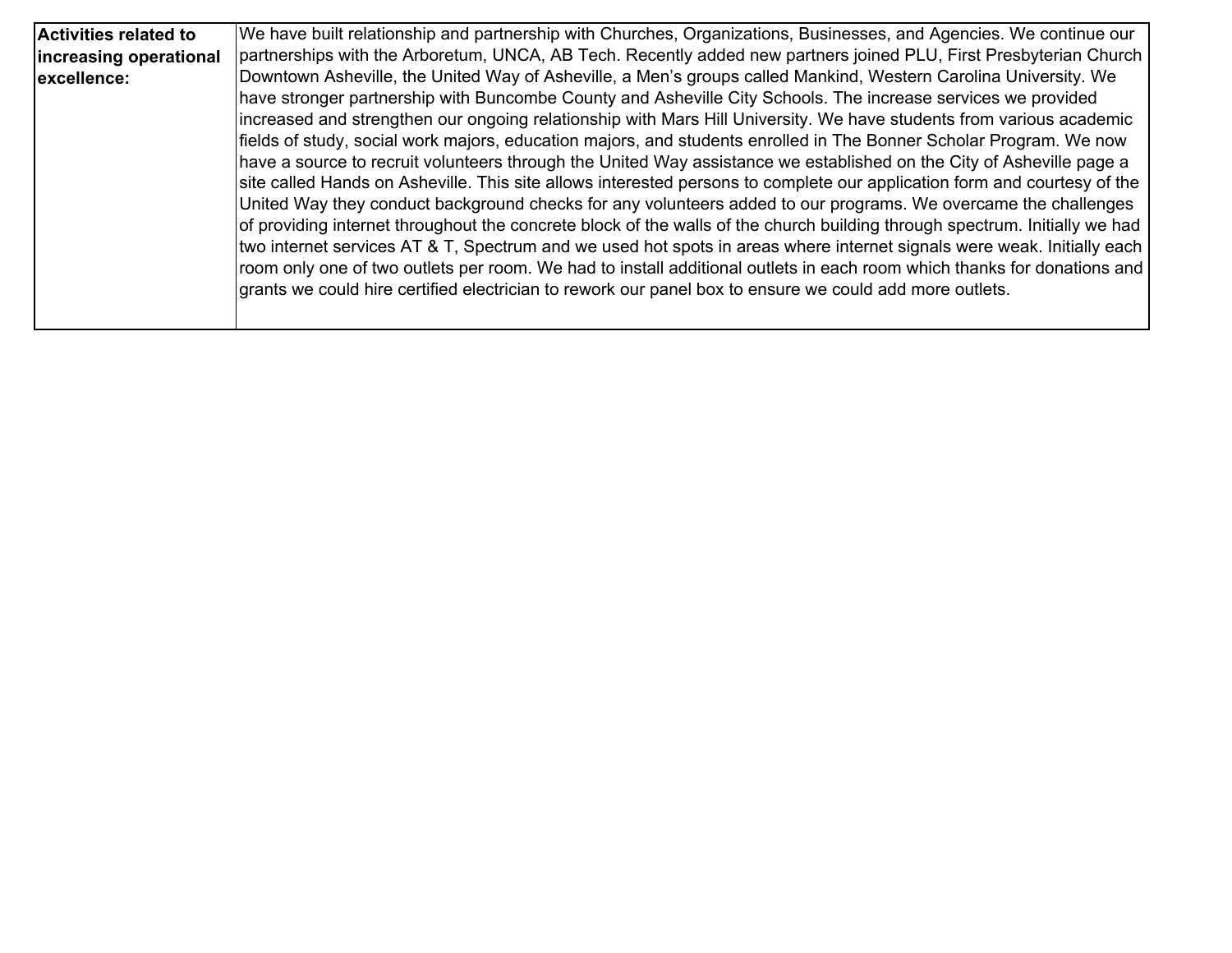## **FY2022 Buncombe County Strategic Partnership Grant Report**

| <b>Organization Name:</b>                | Getting Back to the Basics (Project Lighten Up)          |  |  |  |  |  |
|------------------------------------------|----------------------------------------------------------|--|--|--|--|--|
| <b>Project Name:</b>                     | <b>Project Lighten Up Summer Learning Academy</b>        |  |  |  |  |  |
| <b>Reporting Quarter:</b><br>(Check one) | $\sqrt{8}$ Quarter 1 (July 1, 2021 - September 30, 2021) |  |  |  |  |  |
|                                          | Quarter 2 (October 1, 2021 - December 31, 2021)          |  |  |  |  |  |
|                                          | Quarter 3 (January 1, 2022 - March 31, 2022)             |  |  |  |  |  |
|                                          | Quarter 4 (April 1, 2022 - June 30, 2022)                |  |  |  |  |  |

### **Progress toward annual goals**

|                                                                                                                                                 |                    | Please only include new data for the specific quarter |                  |                  |                  |                                                 |
|-------------------------------------------------------------------------------------------------------------------------------------------------|--------------------|-------------------------------------------------------|------------------|------------------|------------------|-------------------------------------------------|
| <b>Measure</b>                                                                                                                                  | <b>Annual Goal</b> | <b>Quarter 1</b>                                      | <b>Quarter 2</b> | <b>Quarter 3</b> | <b>Quarter 4</b> | <b>Progress</b><br>toward<br><b>Annual Goal</b> |
| Number of children served with summer day                                                                                                       |                    |                                                       |                  |                  |                  |                                                 |
| <b>camp</b>                                                                                                                                     | 100                | 70                                                    | N/A              | N/A              | N/A              | 70                                              |
| Percent of campers that demonstrate                                                                                                             |                    |                                                       |                  |                  |                  |                                                 |
| measurable competencies improvement in                                                                                                          |                    |                                                       |                  |                  |                  |                                                 |
| reading                                                                                                                                         | 80%                | 80%                                                   | N/A              | N/A              | N/A              | 80%                                             |
| Percent of campers that demonstrate increase                                                                                                    |                    |                                                       |                  |                  |                  |                                                 |
| lin math skills                                                                                                                                 | 80%                | 80%                                                   | N/A              | N/A              | N/A              | 80%                                             |
| Percent of campers that complete science                                                                                                        |                    |                                                       |                  |                  |                  |                                                 |
| projects                                                                                                                                        | 85%                | 85%                                                   | N/A              | N/A              | N/A              | 85%                                             |
| Percent of campers that explore expressing<br>themselves through Art, Music, Theater, Artistic<br>Expression and Creative Individual Expression | 90%                | 90%                                                   | N/A              | N/A              | N/A              | 90%                                             |

#### **Comments:**

There is considerable apathy that is pervasive among youth and young adults. Another challenge is the lack of motivation among parents either because they lack parental skills, and many parents are working more than one job for survival. If a strong educational foundation is not set the first two thousand days in the life of a child, they may struggle in school. The year in remote learning did not help all students. Students passed without learning of the skill necessary for the next grade level. We believe the school systems is doing the best they can at this particular time. We believe it not an achievement gap as much as there is an Opportunity Gap. Low-income families do not have access to educational opportunities. PLU will continue to adapt to the challenges to provide educational opportunities for campers Kindergarten to Eighth grades. PLU believe that if we do not have opportunity to impact the first two thousand days, we will have a positive impact on the next two thousand days